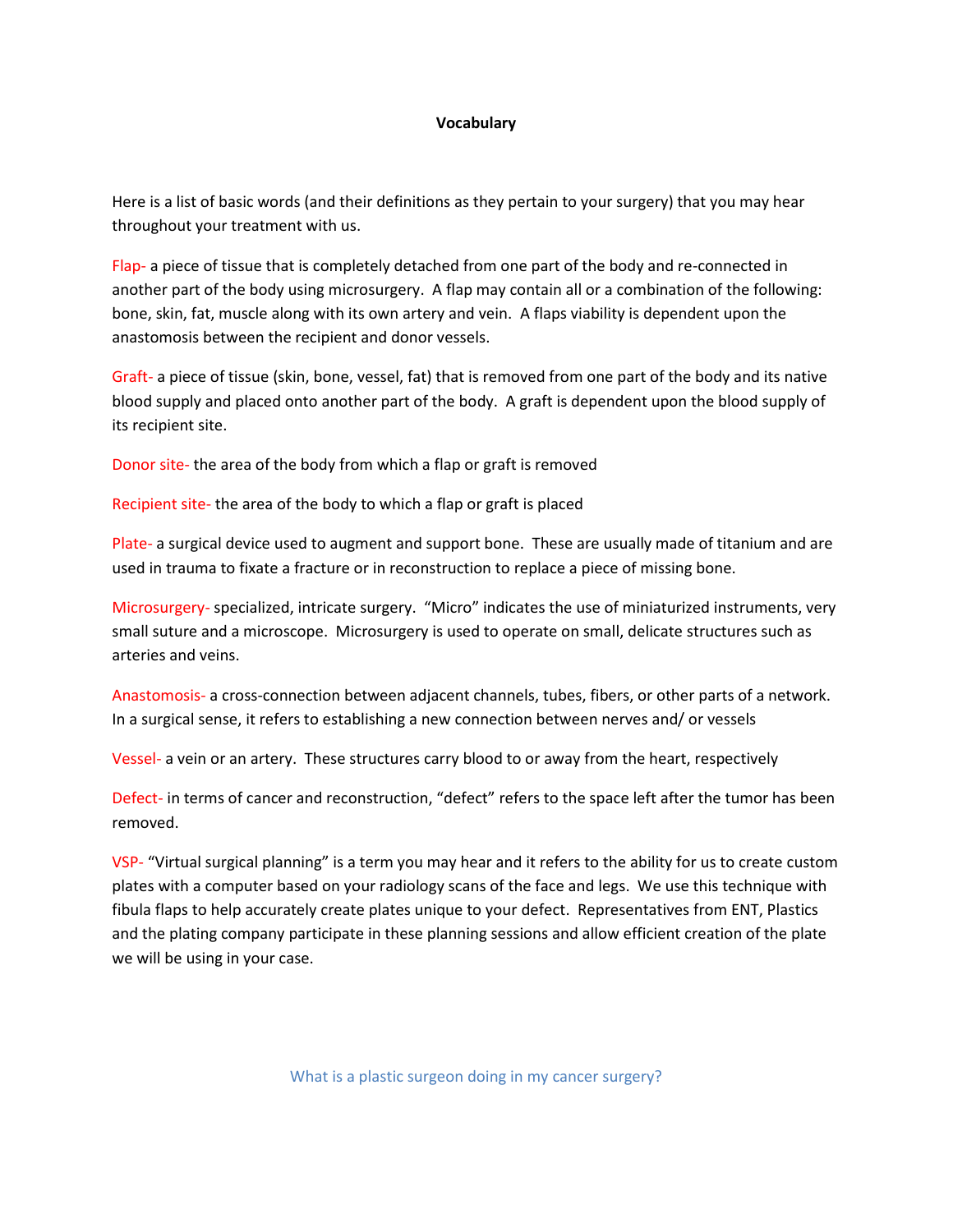The treatment of the cancer patient is a complex and sometimes overwhelming experience. In the case of head and neck cancer, evaluation and consideration by multiple disciplines is usually required. This means that you will need to visit physicians from the surgical, medical and oncological services. As an inpatient and in the days and weeks following your surgery please expect to be evaluated by representatives of the critical care, anesthesia and in some cases the ocular and swallowing departments. Members of these teams will include nurses, residents, fellows and physicians in both the in and outpatient settings.

Part of your surgical experience will include meeting with a Plastic Surgeon.

You may be wondering why you need to see a Plastic Surgeon for your cancer care. The answer is that there is a subset of plastic surgery that specializes in reconstruction. These surgeons care for everything from burn victims to trauma and cancer patients with significant defects. In terms of cancer care, it is the job of the Reconstruction service to "fix" or reconstruct the defect created by the removal of the tumor. In some cases, a tumor has become so large that the defect created by removing it requires a special type of closure. In other cases, the location of the tumor is difficult to close because of the type of tissue being removed, an example of this includes a tumor involving the lip or the nose. The goal of reconstruction surgery in head and neck cancer is to 1) patch the hole created by tumor removal to divide the oral cavity from the delicate neck structures and 2) maintain the structural support/profile provided by the facial bones. It is important to remember that reconstruction can not always restore or maintain **function**. An example of this is a tumor involving the tongue.

A defect can be reconstructed with either a flap or a graft.

A graft is a piece of healthy skin, bone, or sometimes fat that is taken from one part of the body (donor site) to replace diseased or injured tissue that has been removed from another part of the body (recipient site). A graft is taken from its original blood supply and uses that of its recipient site to survive.

A free flap is a piece of muscle, fat, skin, bone (or a combination of these) **in addition to an artery and vein** that is removed completely from one part of the body (donor site) and transferred to another part of the body (recipient site). The plastic surgeon uses microsurgery to create a connection, or anastomosis, between the artery and vein from the flap to an artery and vein near the defect.

Sometimes a defect can be reconstructed using a local flap. A local flap differs from a free flap in that a local flap (again a piece of tissue containing fat, skin, muscle or a combination of these) keeps its original blood supply and can be rotated or flipped in such a way to fill the defect.

There are some reconstructions that require additional support in the form of surgical hardware such as a "plate" or "implant". These implants are made with surgical metal (usually titanium) and are meant to stay in the body long-term. In some instances, as is the case with infection or exposure, the hardware does need to be removed.

Some options….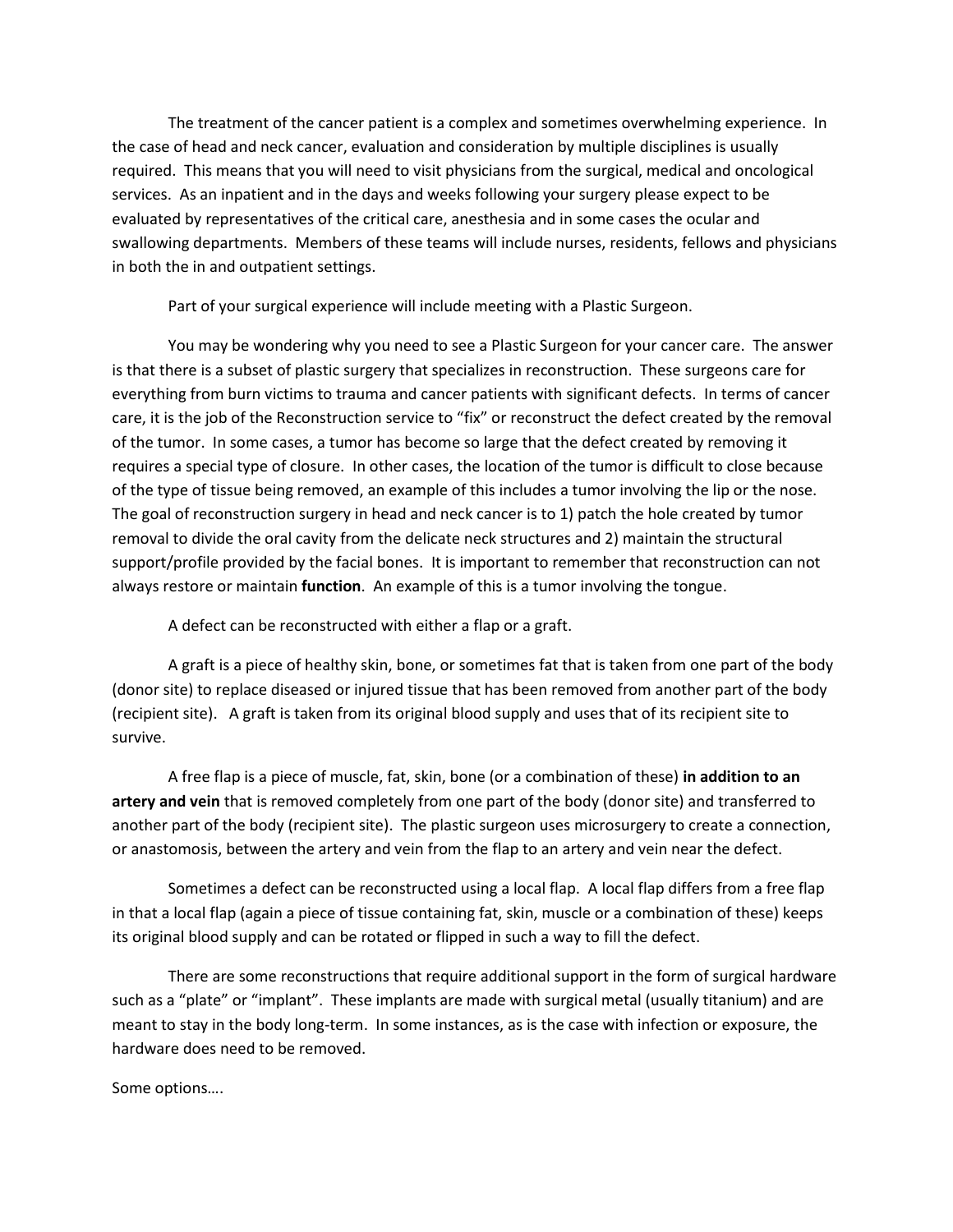fibula flap- This free flap is used for reconstruction of bone, most commonly for the mandible or jaw bone. The fibula is one of two bones found between the knee and ankle joints. It is the smaller of the two bones. When taking the fibula bone, an island of skin and fat as well as an artery and vein are also harvested. This bone is not removed in its entirety and thus is not missed for ambulation or stabilization purposes. The missing bone in the leg does not require any additional support or plating but will require the use of a CAM boot on the lower extremity for 2 weeks after surgery. You will be "touch down weight bearing" for 5 days post op. The free fibula flap, once placed into the defect, will require additional support and stabilization with a plate. The plates are created with your personal data obtained by a CT angiogram of your lower extremities. This scan should be done at least 2 weeks prior to your surgery to allow adequate time for surgical planning. We generally recommend 6 weeks of compression of the lower leg using an ACE bandage. You will be shown how to do this when the time is appropriate

The wound created from this flap harvest is usually closed using a skin graft

**Risks:** Some risks of a free fibula flap, specifically, include inability to flex great toe, leg swelling, non-union, mal union, open wounds/wound healing problems, prolonged tube feeding, difficulty with speech or swallowing, need for additional surgery including hardware removal.

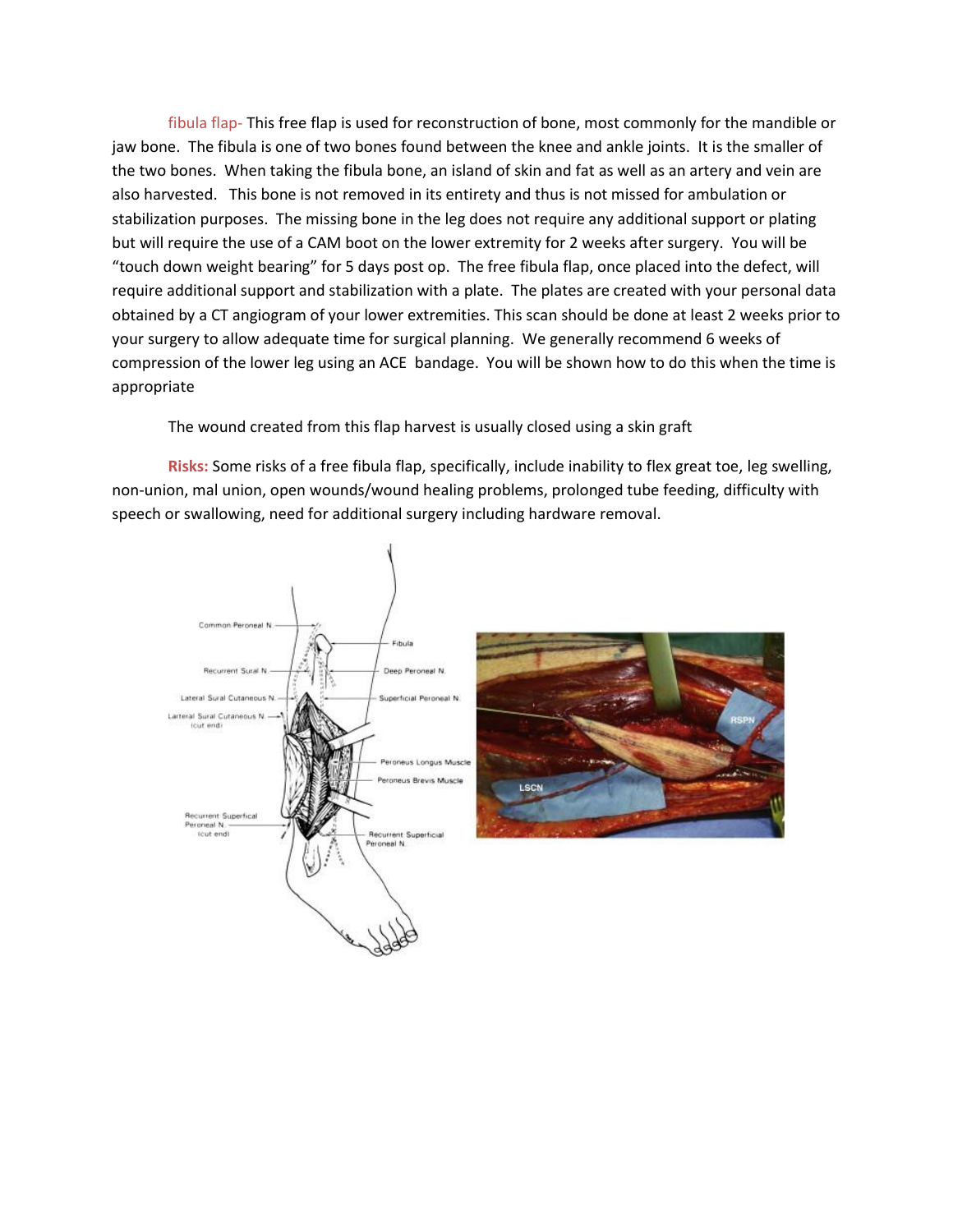

Figure 3- Lateral view of the right leg. Note the proximity of the common peroneal nerve to the proximal osteotomy, according to Anthony and Foster<sup>6</sup> (1996)

ALT or anterolateral thigh flap- This is a fasciocutaneous free flap. "fascio" (fascia) is a thin tissue enclosing muscle and "cutaneous" meaning skin. This flap is utilized mostly in cases of defects only involving soft tissues but can be used for some boney defects, when indicated. This flap is harvested from the thigh and in most cases the wound created from the absence of this tissue can be closed in a straight line.

**Risks:** seroma or hematoma in the thigh, thigh numbness and/or weakness, open wounds/wound healing problems, need for additional surgery, prolonged tube feeding, need for future surgery

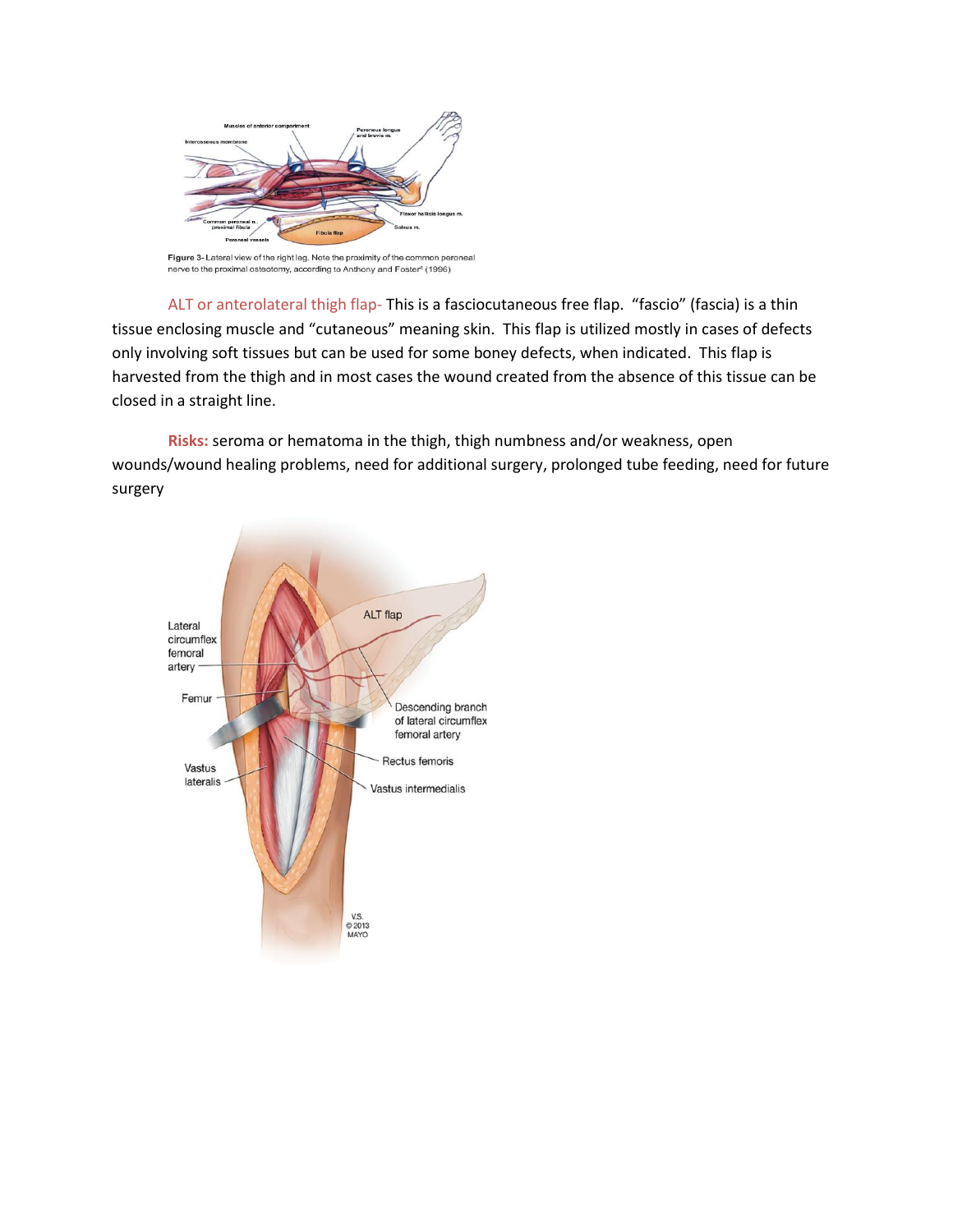Radial forearm flap- This is a free flap based on the radial artery, which is 1 of 2 main arteries in the forearm. This flap is used for smaller intraoral defects that require a thinner flap. Like the fibula flap donor site, the radial forearm flap donor site wound is closed using a skin graft. This option will require the use of a wrist splint for 2 weeks post operatively.

**Risks:** hand cold intolerance, tingling or numbness of the fingers, open wounds/wound healing problems, need for additional surgery, difficulty with speech or swallowing, prolonged tube feeding.



Radial Forearm Flap

Skin graft- a super thin piece of skin usually taken from your thigh or buttocks and placed onto a wound bed. This area is then secured using a pressure type dressing or a wound VAC. This will be used in some cases to reconstruct the defect created from the flap donor site. It will result in a post card sized area of depigmented skin on the thigh or buttocks.

In all cases of flaps there is a (small) chance that part or all the grafts/flaps do not survive. This is usually due to a blood flow problem- either blood is not flowing to or flowing out of the flap properly. The flap will be monitored very closely for the first couple of days after your surgery to ensure that any problem with the blood flow is caught quickly. In many cases of flap compromise, we can take the flap back to the OR to identify the problem.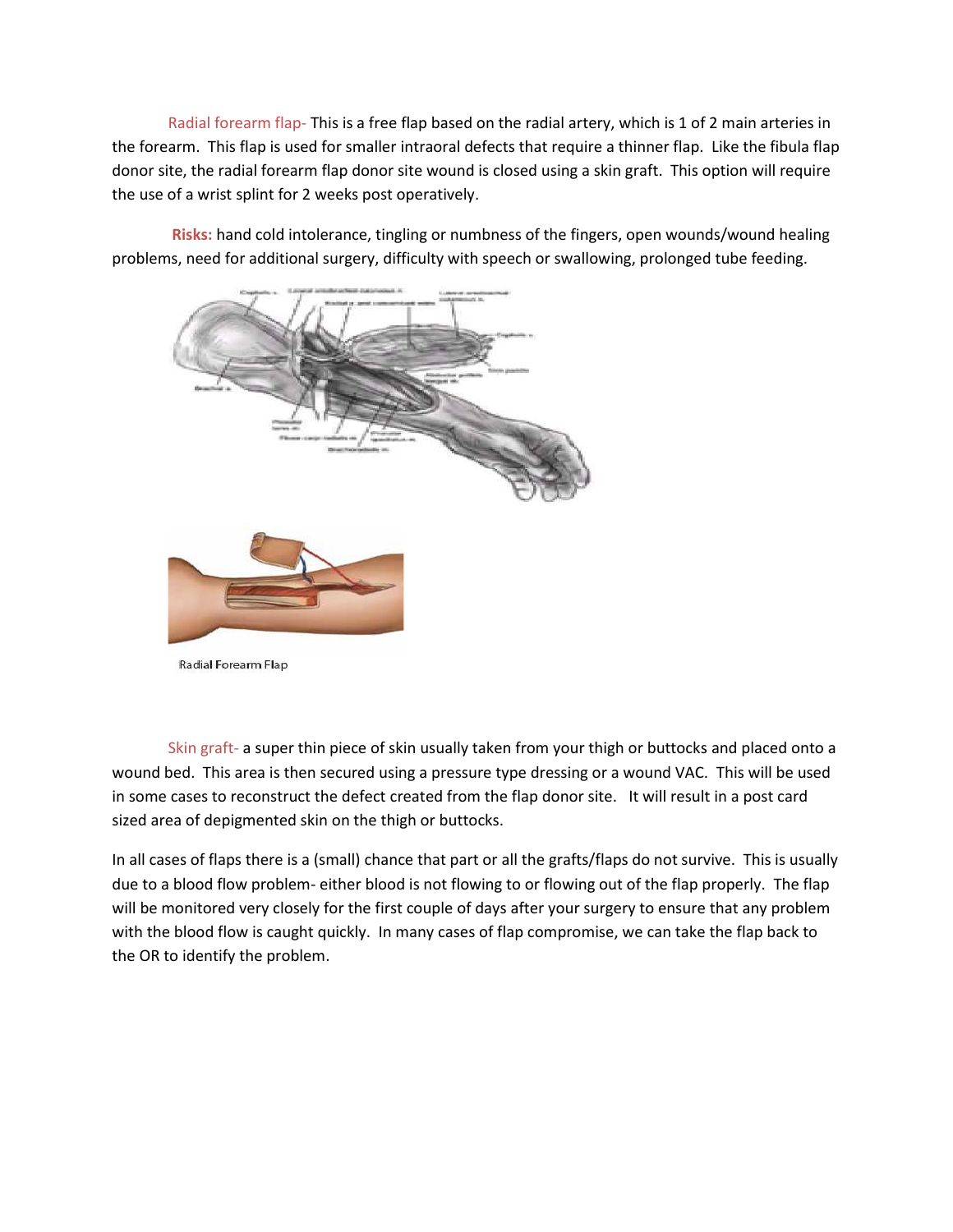## What to expect Pre and post-operative course

Your surgery will start very early in the morning. You should plan to be in the hospital at 500 am. You will be contacted the day before your surgery to give you instructions for parking and anesthesia instructions**. NOTE: If you are scheduled for a radial forearm free flap it is important that you tell all healthcare workers to NOT use that arm for any blood pressures, lab draws or needle sticks on the day of or days leading up to your surgery (you should have been provided with a pink "DO NOT USE THIS EXTREMITY" bracelet prior to your surgery, if you have not please contact our office at 412- 624-2924).** The surgery can be very long, sometimes lasting up to 10- 12 hours. It is not uncommon for the surgery to last late into the evening.

You will spend your first night in the ICU. This allows very close monitoring of the blood flow of your flap. Blood flow is of the utmost importance in the survival of a free flap. The surgical connection (anastomosis) between your neck vessels and those of the flap (either from thigh, leg or arm) that has been created by your surgeon allows blood to flow into and out of the flap. If for any reason this blood flow is altered, the flap may become compromised. Blood flow may become altered through either kinking or clotting of the vessels. To mitigate these factors, you will receive medication directly into the anastomosis to thin the blood and prevent clotting. This is done one time, intraoperatively. You will also receive medication overnight to help keep you sedated. This allows optimal head and neck positioning and ultimately lessens tension on the anastomosis.

It is important to let your Plastic Surgeon know the following: 1. personal or family history of blood clots in your legs or your lungs 2. personal history of multiple miscarriages 3. family history (mother, sisters, daughters) of multiple miscarriages 3. Any history of clotting and/or bleeding disorders.

While in the ICU, nurses and/or doctors will be monitoring your flap closely. This is done by way of an implantable Doppler and will require you to open your mouth every hour or so. It can become quite bothersome for you as a patient but is essential so that we can quickly detect any problems with the flap.

Transfer to a regular floor may occur as early as post op day #1. Once this happens you will be encouraged to be up out of bed and into a chair, possibly even bearing weight with the assistance of a boot, if indicated. You will have various suction tubes called JP or Jackson Pratt drains. These are handled by the Plastic Surgery team and will require daily stripping, emptying and documentation. We ask that you please bring your written documentation to your first post-operative appointment. This information is required to determine which drains can and should not be removed. Along with drain's, you will have multiple incisions and wound sites. This is in addition to the trach care, which is guided by the ENT team.

A typical hospital stay is anywhere from 7-10 days but may last longer in some cases. It is not uncommon to develop a post operative leak or infection. If either of these develop, an extended hospital stay may be indicated so that they can be treated either medically or surgically.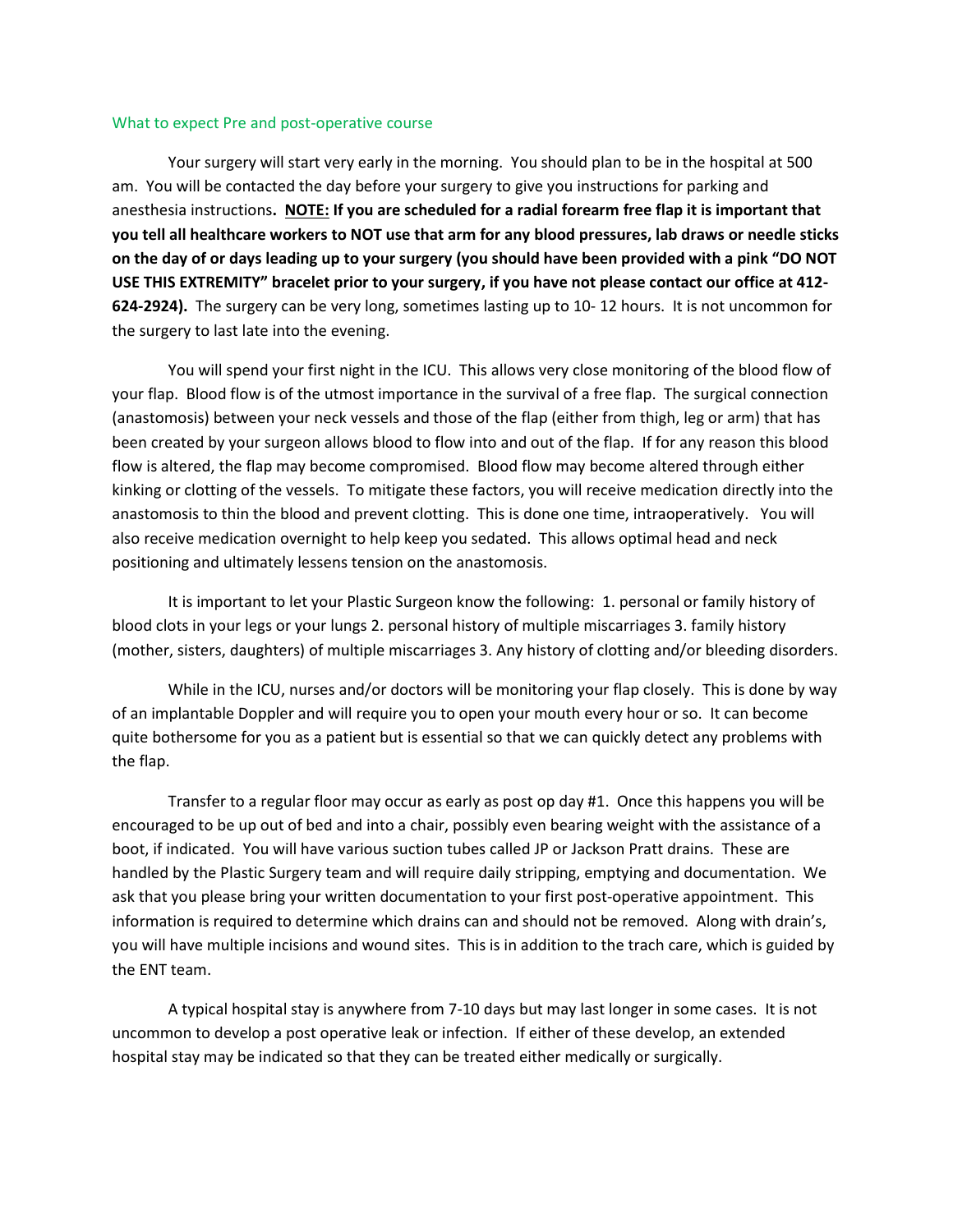While in the hospital, you will be assessed by the surgical, medical, nursing and social work teams to ensure an efficient and safe discharge. It may be that your discharge plans include a stay in a skilled nursing facility or rehab center. This is a fluid decision that will be made with the help of input by all your teams. In most cases, patients are discharged with JP drains, wound care instructions and trach care instructions.

Much like in the hospital, the ENT and Plastic Surgery teams will have different roles once you are discharged. It can sometimes become overwhelming and difficult to know which team handles what, but as a general rule Plastic surgery can answer questions about wound healing, dressings, JP drains, boots/splints and activity restrictions.

Please know that we are a team of surgeons and physicians dedicated to the care of head and neck cancer patients. From the Plastic surgeon to the ICU nurses, we have seen and cared for many free flap patients and are skilled in this very intricate and specialized surgery subset.

We like to make your experience better! Please provide us feedback as to how useful you felt this information packet was:

1:

3- Very useful

2- moderately useful

1-not at all useful

2: Please give an example of something that could be improved upon:

Having information on eating post operatively. It was difficult finding information regarding who to contact/what to eat after surgery

3: Please give an example of something you thought was well explained/a way that this packet prepared you:

Well done

4: Please give us an example of something you wish could have been done differently:

NOTES:

Please feel free to make notes, jot down questions and bring to your next appointment….